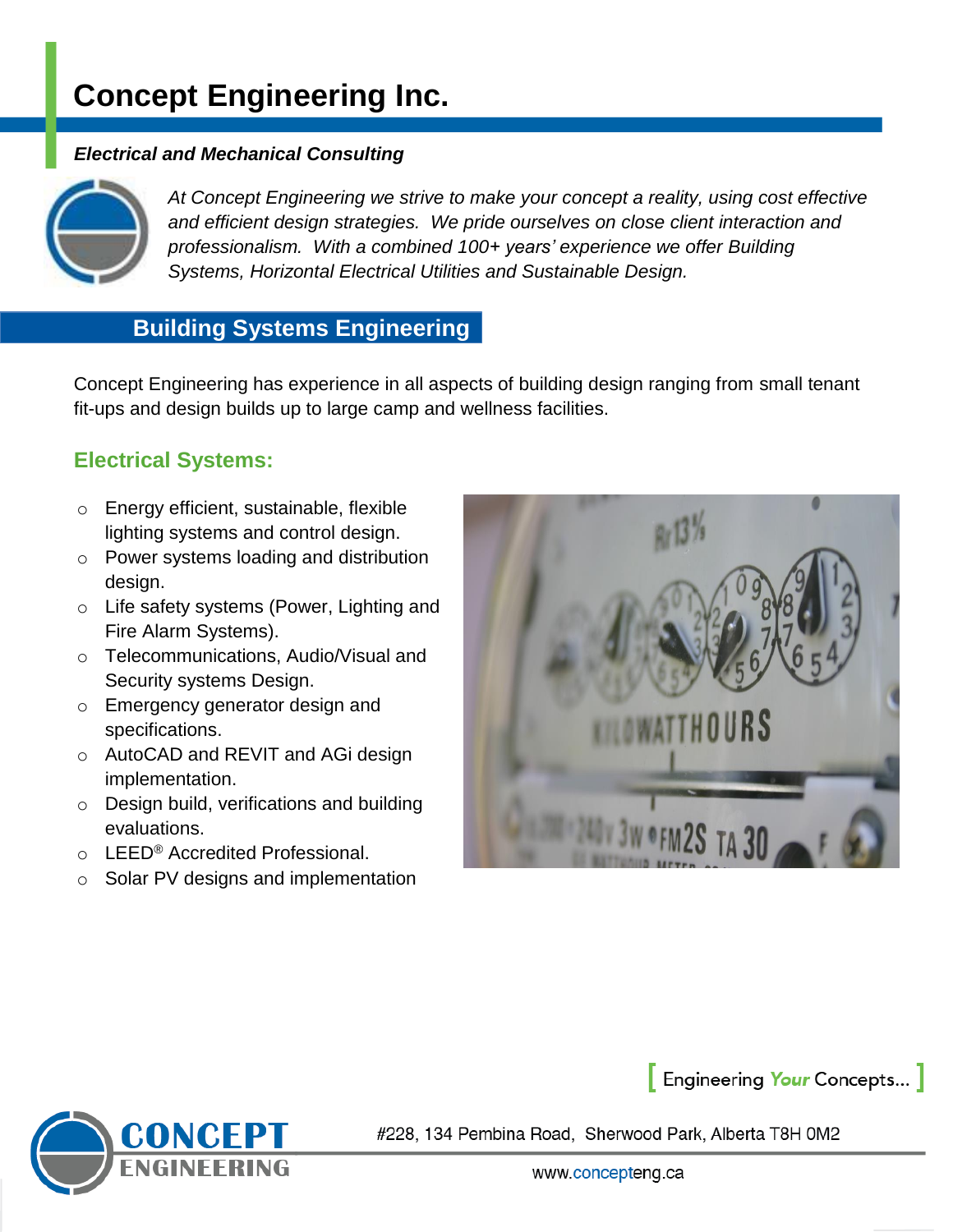# **Mechanical Systems:**

- o Mechanical Site Services (water, sanitary and storm).
- o Building plumbing and heating distribution systems.
- o Building ventilation ductwork distribution.
- o Building fire protection sprinkler head layouts.
- o Mechanical control systems
- o Heat gain/loss calculations
- o AutoCAD and REVIT design implementation.
- o Energy Modelling
- o Firefighting Water Supply Calculations
- o Design build, and Building Evaluations
- o Boiler/Mechanical systems upgrades and replacements

# **Horizontal Electrical Utilities**

With a broad range of experience in utilities engineering, whether it be overhead or underground distribution (power and telecommunication), Concept Engineering can provide the details and information required:

- o Residential Electrical Distribution (URD)
- o Commercial site power and telecommunications development and coordination with local Utilities (transformer, pedestal and roadway lighting coordination)
- o Street lighting design (RTAC and IESNA certifications) to Transportation of Canada standards (TAC).
- o Traffic control distribution and certification
- o Utility easement applications and coordination's
- o Street lighting assessments
- o AutoCAD and AGi design implementation.



### **Engineering Your Concepts...**





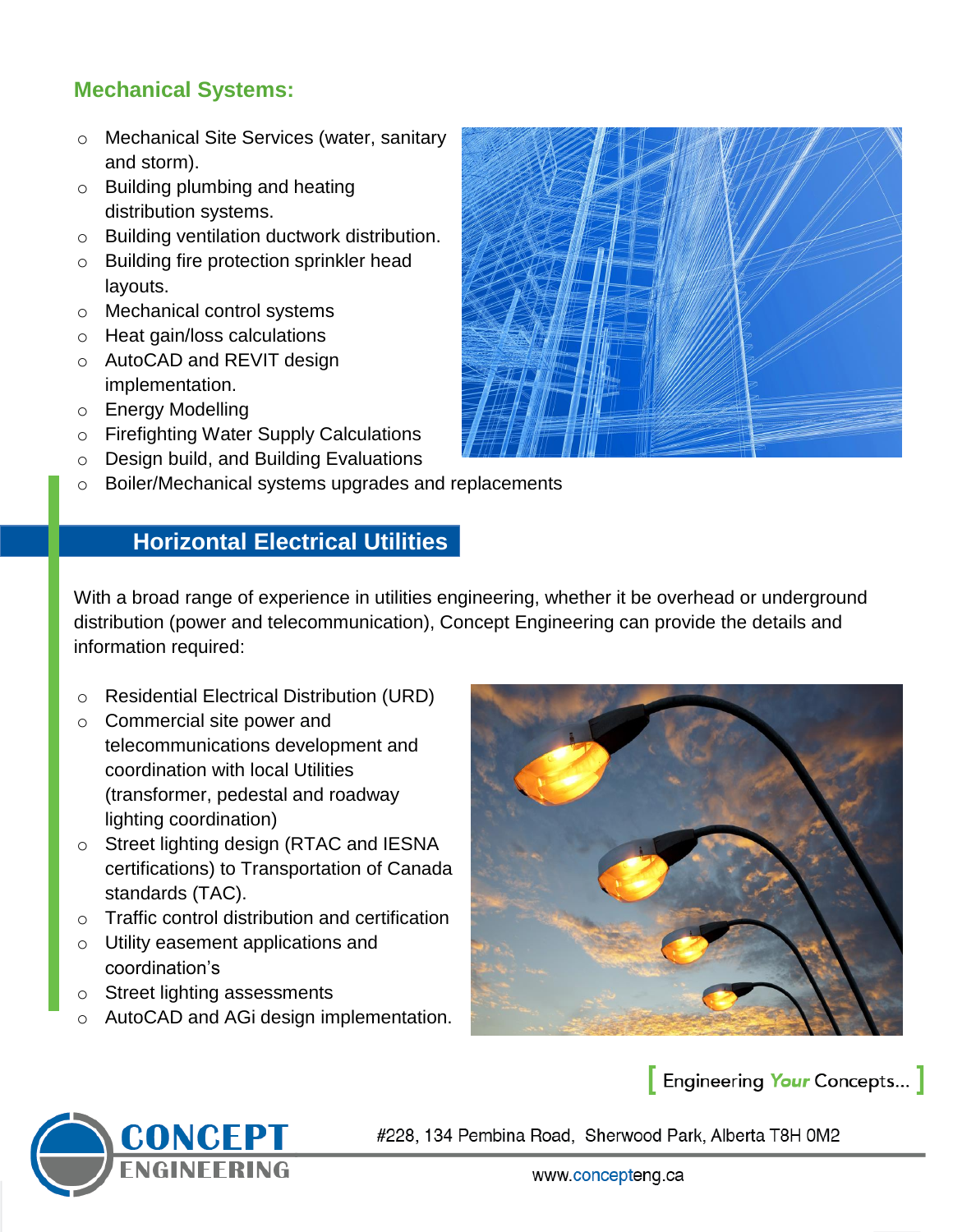## **Sustainability**

We are constantly reminded that we must not sacrifice the environment for the sake of progress and we as professionals must seek balance in all that we create. Through sustainable design, Concept Engineering strives to reduce energy consumption and environmental impact, meanwhile increasing comfort, functionality and overall productivity we achieve these values by:

- o Pursuing continuing education and related seminars/conferences
- o Collaboration with experienced professionals to share ideas and solutions
- o Researching current and new technologies
- o Practicing these ideals in everyday settings



**Professional Affiliations**

#### *Sustainability is the ability to fulfill the needs of the present without compromising the needs of the future*

| The Association of Professional<br><b>Engineers and Geoscientists of Alberta</b>                           | <b>APEGA</b>  | <b>Association of Professional Engineers</b><br>And Geoscientists of Alberta                                                           |  |
|------------------------------------------------------------------------------------------------------------|---------------|----------------------------------------------------------------------------------------------------------------------------------------|--|
| <b>Professional Engineers</b><br>and Geoscientists of BC                                                   | <b>PEGBC</b>  | <b>Professional Engineers and Geoscientists</b><br>of British Columbia                                                                 |  |
| Association of Professional Engineers<br>& Geoscientists of Saskatchewan                                   | <b>APEGS</b>  | Association of Professional Engineers and<br><b>Geoscientists of Association</b>                                                       |  |
| <b>Professional Engineers</b><br>Ontario                                                                   | <b>PEO</b>    | Professional Engineers of Ontario                                                                                                      |  |
|                                                                                                            | <b>IESNA</b>  | <b>Illuminating Engineering Society</b>                                                                                                |  |
| Canada Green Building Council<br>Every Building Greener                                                    | <b>CaGBC</b>  | <b>Canadian Green Building Council</b>                                                                                                 |  |
| <b>ASHRAE</b>                                                                                              | <b>ASHRAE</b> | American Society of Heating, Refrigerating<br>And Air Conditioning Engineers                                                           |  |
| <b>Northwest Territories and Nunavut</b><br><b>Association of Professional Engineers and Geoscientists</b> |               | <b>NAPEG</b> Northwest Territories and Nunavut Association<br>of Professional Engineers and Geoscientists<br>Engineering Your Concepts |  |
|                                                                                                            |               | #228, 134 Pembina Road, Sherwood Park, Alberta T8H 0M2                                                                                 |  |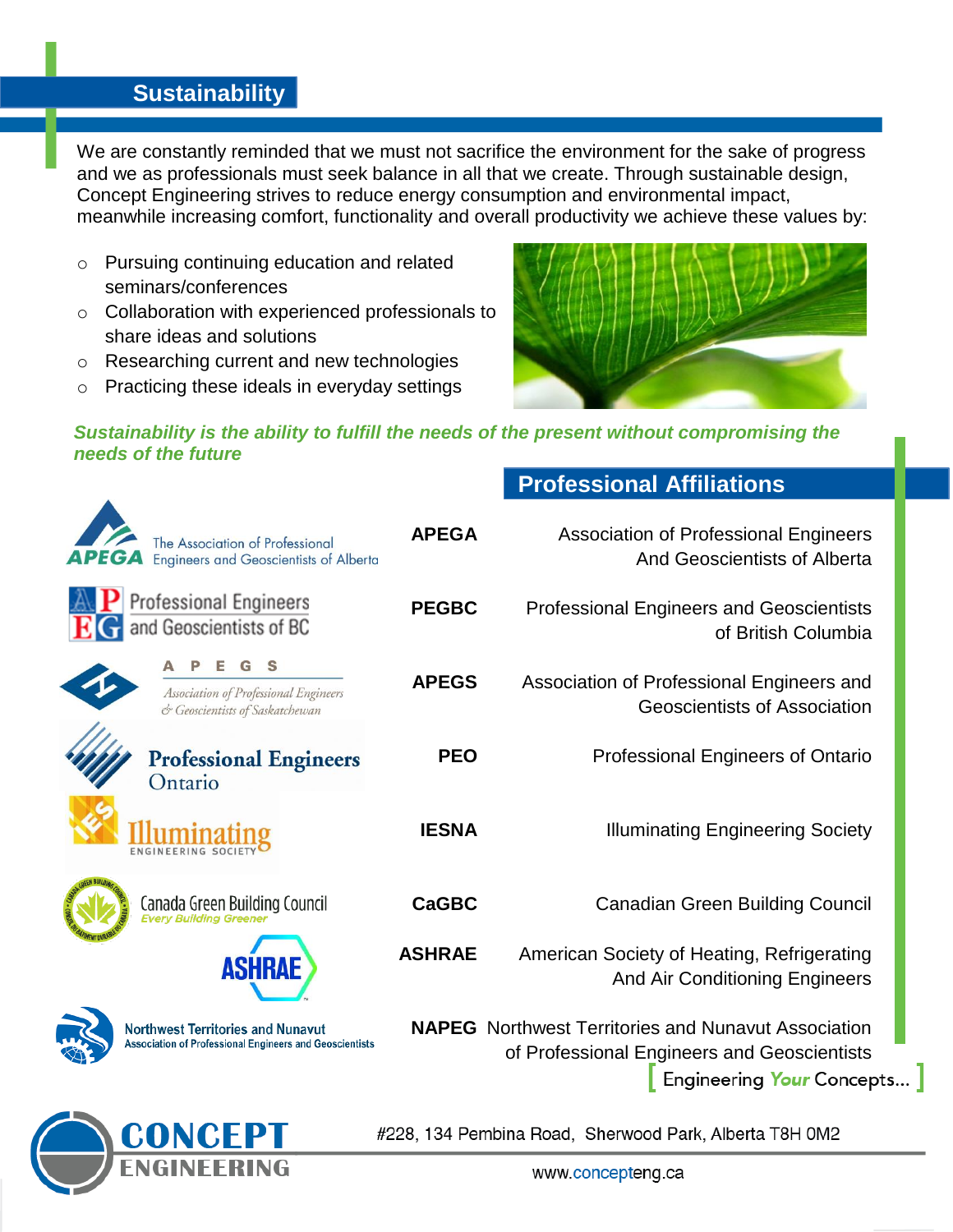# **Notable Projects**

*Electrical and Mechanical Consulting*

# **Commercial/Retail**

| <b>Light Industrial, Vehicle</b><br><b>Servicing</b> | Fix Auto Edmonton, GoMazda, Craig's Welding Paint Shop, Full<br>House Renovations Paint Booth Upgrade, Integra Tire, E<br>Construction                                                                                                                                                                                                                                                                                  |
|------------------------------------------------------|-------------------------------------------------------------------------------------------------------------------------------------------------------------------------------------------------------------------------------------------------------------------------------------------------------------------------------------------------------------------------------------------------------------------------|
| <b>The Kingsway Legion</b>                           | Completed in 2013, the Kingsway Legion was a brand new<br>facility to replace the expropriated facility located on Kingsway<br>Ave, Edmonton. The new facility has 2 large Banquet Halls,<br>Administration Offices and a Large Canteen games room for<br>Veterans.                                                                                                                                                     |
| <b>Jagare Ridge</b><br><b>Development</b>            | Shops of Jagare Ridge is a comprehensively planned controlled<br>mixed use retail and office centre. The total project<br>(approximately 12 acres of land) is currently planned to include<br>six retail buildings and one mixed-use building (totaling<br>approximately 95,000ft <sup>2</sup> ).                                                                                                                       |
| <b>CMS Famous Toys</b>                               | CMS Famous Toys is a Canadian Leader in the distribution and<br>marketing of Children's Toys and General Merchandise to<br>Grocery and Drug Stores. The new facility will have<br>approximately 70,000ft <sup>2</sup> of warehouse space and 8,000 sf of<br>office/admin area. High end lighting technologies were utilized<br>through-out the facility to minimize energy consumption and<br>maintenance requirements. |
| <b>F12 Networks</b>                                  | F12 Networks is an Alberta based IT company with offices in<br>Calgary, Red Deer and now Edmonton. The Edmonton facility<br>consists of a 20,000ft <sup>2</sup> office space with complete IT solutions<br>center and a 3000ft <sup>2</sup> data center for complete cloud based<br>solutions.                                                                                                                          |
| <b>Urban Outfitters</b>                              | Urban Outfitters, Anthropologie and Free People are all brands<br>under the Urban Outfitter Inc branding. Across Canada,<br>Concept Engineering is involved in the design of these high end<br>clothing stores.                                                                                                                                                                                                         |

Engineering Your Concepts... ]

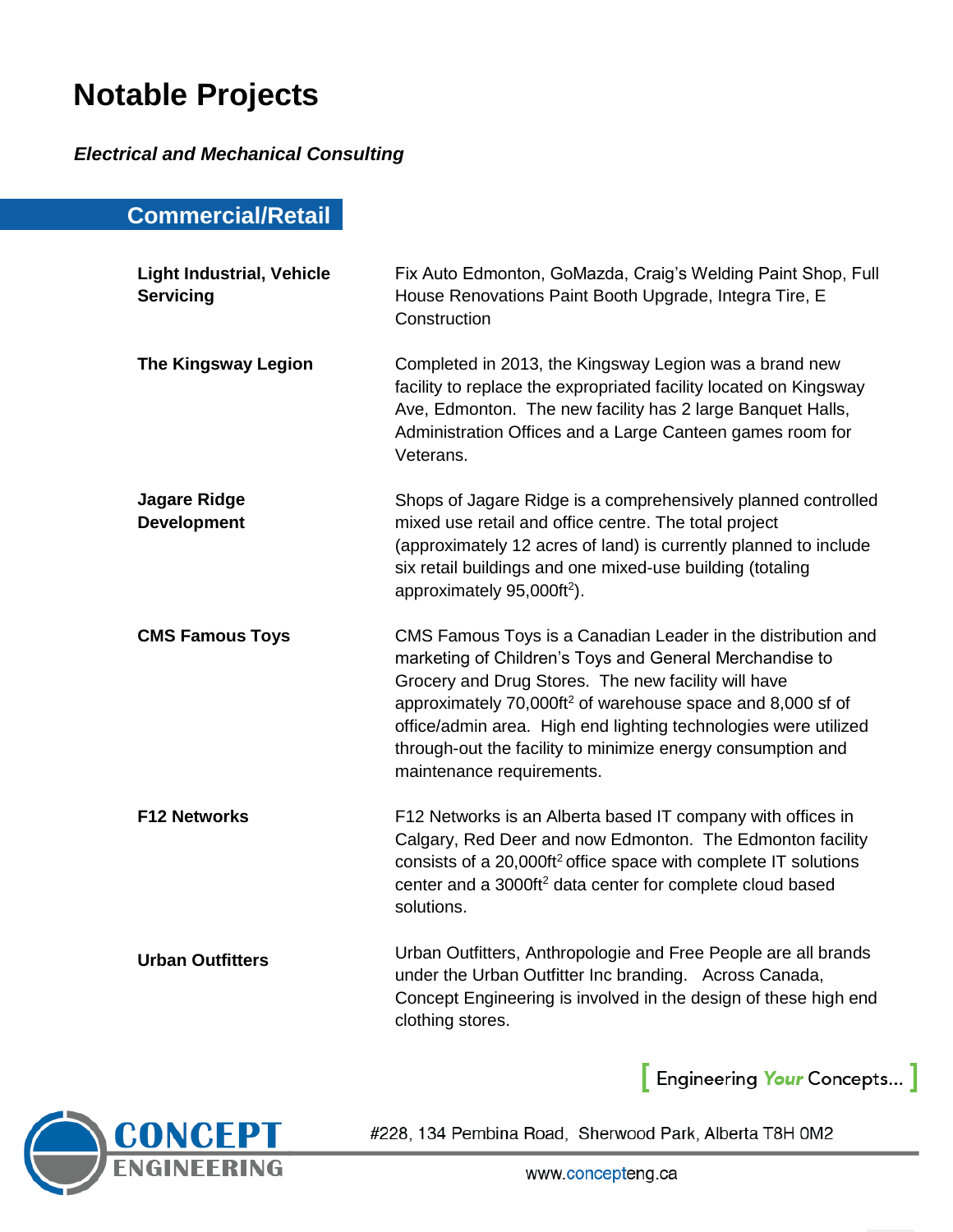# **Residential/Assisted Living**

| <b>Peace Hills Lodge</b>      | A 74 Unit assisted living lodge located in Wetaskiwin, Alberta.<br>Completed in 2009 for the Bethany Group, this facility has full<br>dining room, games room, central courtyard and a variation of<br>suites. The building is on 100% emergency power.                               |
|-------------------------------|---------------------------------------------------------------------------------------------------------------------------------------------------------------------------------------------------------------------------------------------------------------------------------------|
| Dr. Turner Lodge              | A 90 unit senior's lodge located in Fort Saskatchewan, Alberta.<br>This LEED silver facility was a cooperative project between<br>Strathcona County and the City of Fort Saskatchewan.<br>Funded in part by the Alberta Government to meet the ever<br>growing needs for our seniors. |
| <b>Silverbirch Court</b>      | This 69 Unit affordable housing apartment complex located in<br>Sherwood Park, AB. A first for Sherwood Park, this project will<br>provide housing for AISH and low income families for the<br>surrounding area.                                                                      |
| <b>Multi-Unit Residential</b> | Concept Engineering has been involved in over 15 multi – unit<br>residential projects. Developments ranging from just 15 units<br>up to developments with over 150 units. With clients such as<br>Brookfield Homes, Cove Properties and Reid Developments.                            |

# **Community/Healthcare**

| <b>Bruderheim Fire Hall</b>  | A uniquely funded fire hall which saw contributions from<br>Strathcona County and Lamont to replace the existing 50 year<br>old volunteer fire station with a new \$2mil Fire Hall. The new<br>fire hall includes space for RCMP, training and town meeting<br>rooms and includes 3 drive thru bays. |
|------------------------------|------------------------------------------------------------------------------------------------------------------------------------------------------------------------------------------------------------------------------------------------------------------------------------------------------|
| <b>Strathcona Fire Halls</b> | Fire Hall No 5: Received a major renovation and addition.<br>Adding additional truck bays, dorm rooms and fitness facility.                                                                                                                                                                          |
|                              | <b>Fire Hall No 1: Has received multiple renovations and additions</b><br>to meet the expanding requirements and technological<br>upgrades                                                                                                                                                           |



#228, 134 Pembina Road, Sherwood Park, Alberta T8H 0M2

Engineering Your Concepts... ]